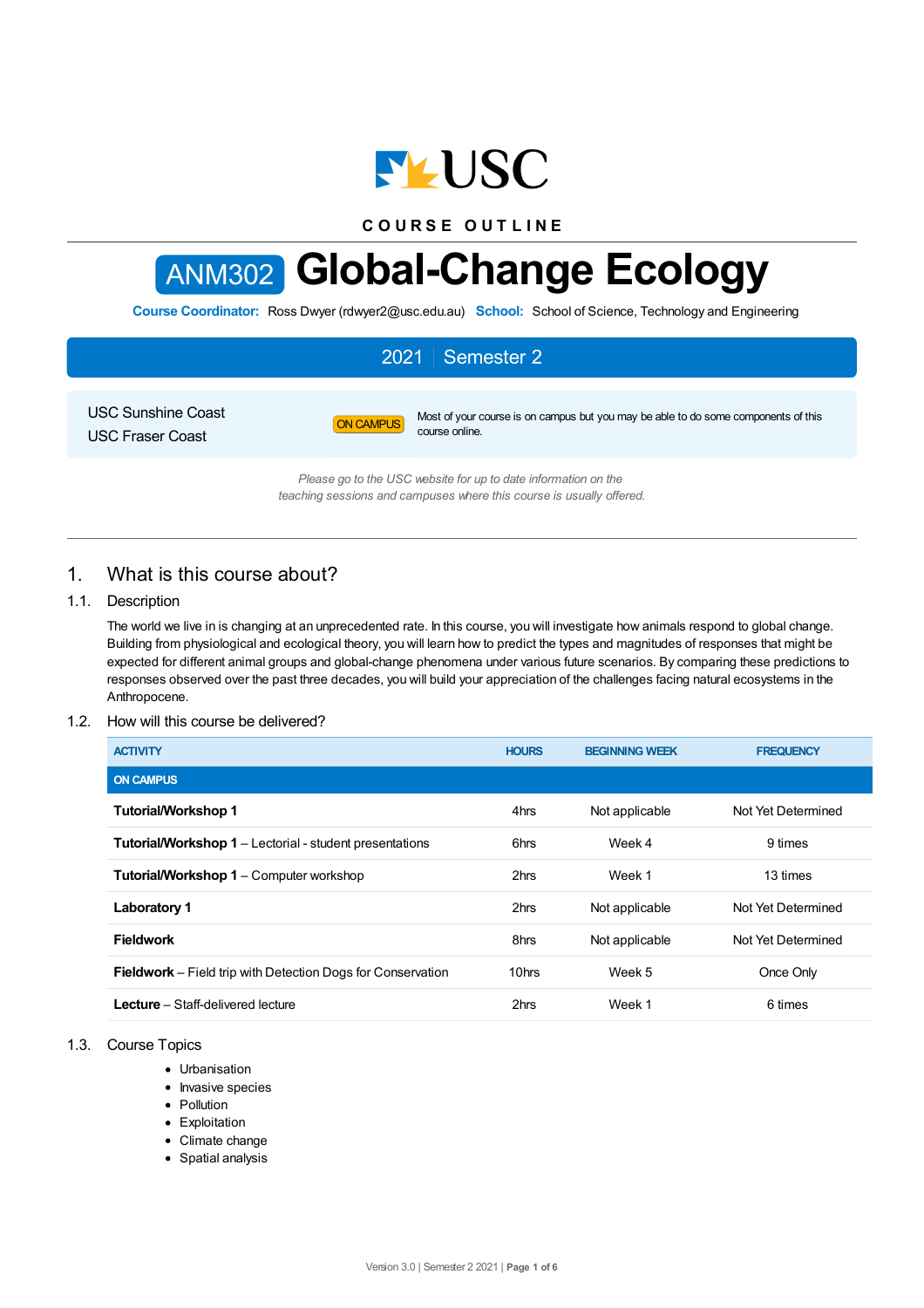# 2. What level is this course?

## 300 Level (Graduate)

Demonstrating coherence and breadth or depth of knowledge and skills. Independent application of knowledge and skills in unfamiliar contexts. Meeting professional requirements and AQF descriptors for the degree. May require pre-requisites where discipline specific introductory or developing knowledge or skills is necessary. Normally undertaken in the third or fourth full-time study year of an undergraduate program.

# 3. What is the unit value of this course?

12 units

# 4. How does this course contribute to my learning?

| <b>COURSE LEARNING OUTCOMES</b>                                                                                                     | <b>GRADUATE QUALITIES</b>                                                 |  |
|-------------------------------------------------------------------------------------------------------------------------------------|---------------------------------------------------------------------------|--|
| On successful completion of this course, you should be able to                                                                      | Completing these tasks<br>successfully will contribute to<br>you becoming |  |
| Connect concepts from different disciplines and apply relevant theory to identify and solve<br>problems using a range of techniques | Knowledgeable                                                             |  |
| Employ logical reasoning and empirical support to arrive at independent conclusions<br>2                                            | Creative and critical thinker                                             |  |
| 【3】<br>Contextualise discipline-specific knowledge to assess and advance wider social and<br>environmental objectives               | Sustainability-focussed                                                   |  |
| Communicate effectively and coherently in written form, using correct terminology, appropriate<br>formats                           | Empowered                                                                 |  |

## 5. Am Ieligible to enrol in this course?

Refer to the USC [Glossary](https://www.usc.edu.au/about/policies-and-procedures/glossary-of-terms-for-policy-and-procedures) of terms for definitions of "pre-requisites, co-requisites and anti-requisites".

## 5.1. Pre-requisites

ANM201 and ANM203

#### 5.2. Co-requisites

Not applicable

#### 5.3. Anti-requisites

Not applicable

## 5.4. Specific assumed prior knowledge and skills (where applicable)

Candidates will be expected to have a good working knowledge of animal diversity, ecology and physiology, an understanding of how to search the scientific literature, as well as a basic understanding of numerical analysis in R.

## 6. How am Igoing to be assessed?

## 6.1. Grading Scale

## Standard Grading (GRD)

High Distinction (HD), Distinction (DN), Credit (CR), Pass (PS), Fail (FL).

#### 6.2. Details of early feedback on progress

The first two Assessment Tasks for this Course (see descriptions of the Assessment Tasks, below) necessarily involve groupwork, with extensive peer evaluation of your initial contributions to the development of your group's final product. Both of these Assessment Tasks also involve extensive in-class discussion, which will provide clear and direct formative feedback opportunities.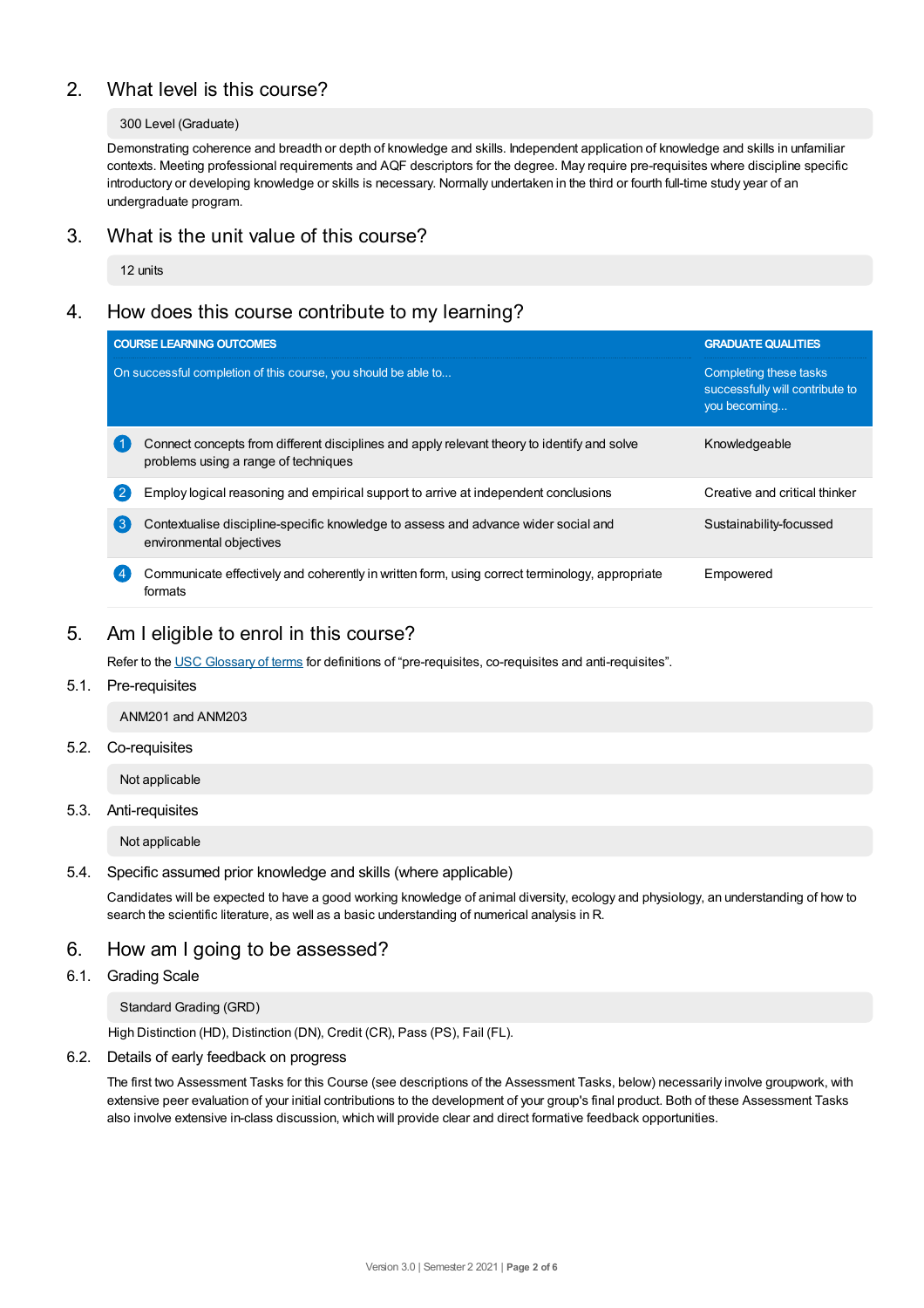## 6.3. Assessment tasks

| <b>DELIVERY</b><br><b>MODE</b> | <b>TASK</b><br>NO. | <b>ASSESSMENT</b><br><b>PRODUCT</b> | <b>INDIVIDUAL</b><br><b>OR GROUP</b> | <b>WEIGHTING</b><br>$\frac{9}{6}$ | <b>WHAT IS THE</b><br><b>DURATION /</b><br>LENGTH?                                                                     | <b>WHEN SHOULD I</b><br><b>SUBMIT?</b>          | <b>WHERE SHOULD I</b><br><b>SUBMIT IT?</b> |
|--------------------------------|--------------------|-------------------------------------|--------------------------------------|-----------------------------------|------------------------------------------------------------------------------------------------------------------------|-------------------------------------------------|--------------------------------------------|
| All                            | 1                  | Oral                                | Group                                | 30%                               | 10 mins for<br>presentation<br>per position, 5<br>minutes for<br>debate, plus 5<br>minutes for<br>general<br>questions | Week 4                                          | In Class                                   |
| All                            | 2                  | Oral                                | Individual                           | 20%                               | 10 mins                                                                                                                | Throughout teaching<br>period (refer to Format) | In Class                                   |
| All                            | 3                  | Report                              | Individual                           | 50%                               | 3000 words<br>$+/- 10\%$                                                                                               | Week 13                                         | <b>Online Assignment</b><br>Submission     |

## **All - Assessment Task 1:** Group Oral Presentation and Debate

| <b>GOAL:</b>     | In this task, you will learn to explore both sides of an argument by sourcing information and assessing its veracity, and by<br>building coherent arguments; you will then communicate your thoughts clearly and concisely, in a "public<br>debate". This will help you to think about the nature and value of evidence and will also help you to see both sides of<br>an argument.                                                                                                                                                                                                                                                                                                                                                                                                                                                                                                                 |                                                                                                                        |                                     |  |  |  |
|------------------|-----------------------------------------------------------------------------------------------------------------------------------------------------------------------------------------------------------------------------------------------------------------------------------------------------------------------------------------------------------------------------------------------------------------------------------------------------------------------------------------------------------------------------------------------------------------------------------------------------------------------------------------------------------------------------------------------------------------------------------------------------------------------------------------------------------------------------------------------------------------------------------------------------|------------------------------------------------------------------------------------------------------------------------|-------------------------------------|--|--|--|
| <b>PRODUCT:</b>  | Oral                                                                                                                                                                                                                                                                                                                                                                                                                                                                                                                                                                                                                                                                                                                                                                                                                                                                                                |                                                                                                                        |                                     |  |  |  |
| <b>FORMAT:</b>   | You will work in a group with your peers to develop, present and defend an argument for or against the existence of, or<br>anthropogenic role in, global climate change. From the list of topics provided, select one, and prepare to debate the topic<br>with your peers. Individual debate slots will comprise (in the context of your chosen topic):An opening statement (what you<br>are talking about, and what position you are taking)A brief discussion of the major evidence in favour of your positionA<br>closing statement that synthesises your take-home pointsAn opportunity for opposing groups to debate each otherTime for<br>three questions from the audienceEach group will be asked to accompany their monologue with a succinct PowerPoint<br>presentationOnce all groups have presented their arguments, there will be time for open debate among members of all<br>groups. |                                                                                                                        |                                     |  |  |  |
| <b>CRITERIA:</b> | No.                                                                                                                                                                                                                                                                                                                                                                                                                                                                                                                                                                                                                                                                                                                                                                                                                                                                                                 |                                                                                                                        | <b>Learning Outcome</b><br>assessed |  |  |  |
|                  | $\mathbf{1}$                                                                                                                                                                                                                                                                                                                                                                                                                                                                                                                                                                                                                                                                                                                                                                                                                                                                                        | Communicate this evidence in the context of your position both verbally and in the form of<br>simple PowerPoint slides | 0064                                |  |  |  |
|                  | $\overline{2}$                                                                                                                                                                                                                                                                                                                                                                                                                                                                                                                                                                                                                                                                                                                                                                                                                                                                                      | Use evidence, logical reasoning and rational argument to defend your position in the face<br>of questioning            | 2                                   |  |  |  |
|                  | 3                                                                                                                                                                                                                                                                                                                                                                                                                                                                                                                                                                                                                                                                                                                                                                                                                                                                                                   | Identify and articulate problems in arguments presented by your peers                                                  | 2                                   |  |  |  |
|                  | 4                                                                                                                                                                                                                                                                                                                                                                                                                                                                                                                                                                                                                                                                                                                                                                                                                                                                                                   | Consider the wider societal impacts of your conclusions                                                                | $\blacksquare$ 3                    |  |  |  |
|                  | 5                                                                                                                                                                                                                                                                                                                                                                                                                                                                                                                                                                                                                                                                                                                                                                                                                                                                                                   | Work as a group to achieve your goals                                                                                  |                                     |  |  |  |
|                  |                                                                                                                                                                                                                                                                                                                                                                                                                                                                                                                                                                                                                                                                                                                                                                                                                                                                                                     |                                                                                                                        |                                     |  |  |  |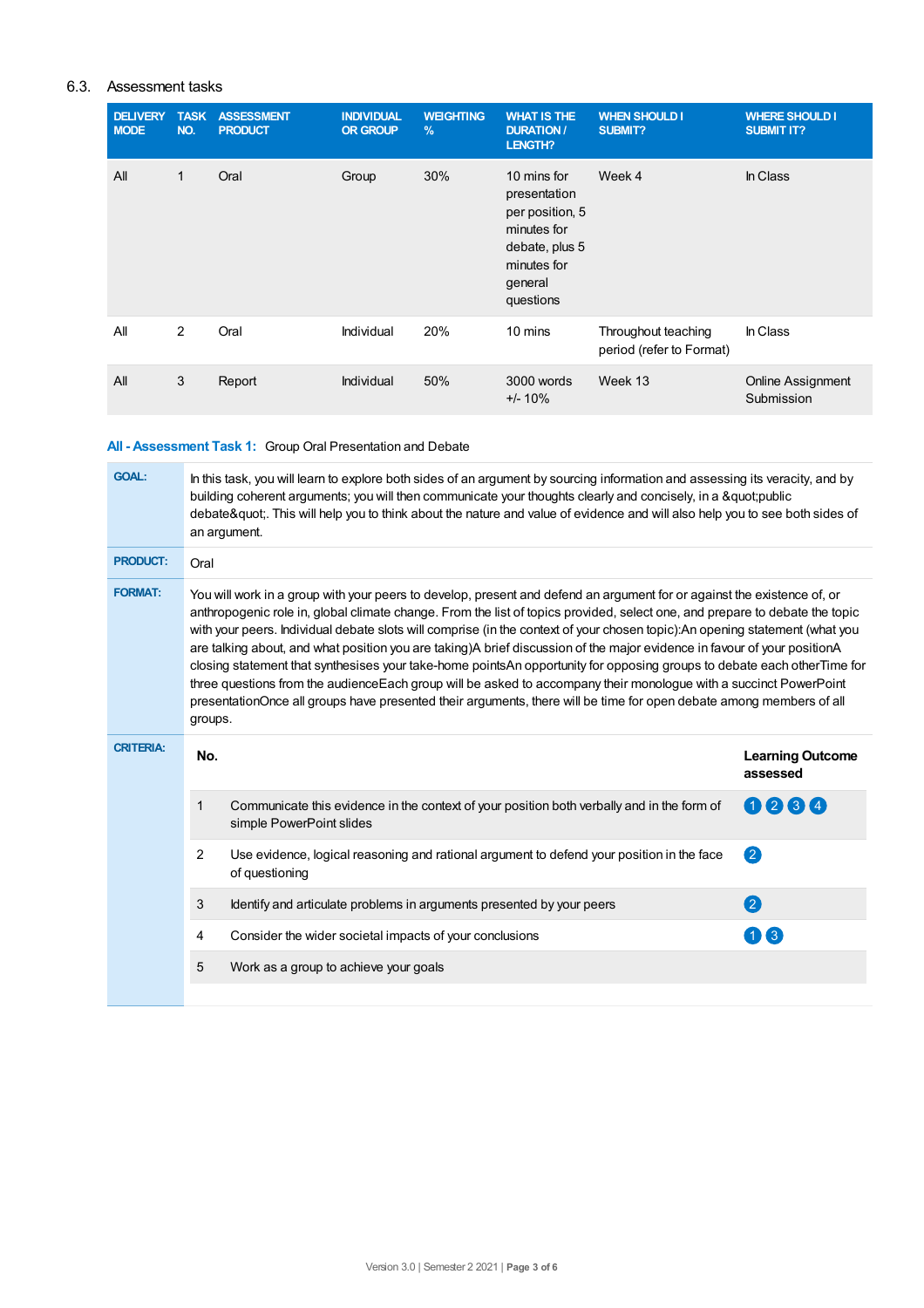## **All - Assessment Task 2:** Peer-review Paper Synopsis

| <b>GOAL:</b>     | In this task, you will learn to search the scientific literature for useful material, to study and understand the material in detail,<br>and to communicate your understanding to your peers. This will enhance your engagement with the material, and assist<br>you in contextualising information and achieving deeper understanding of the core concepts.                                                                                                                                                                                         |                                                                                                                                                                                                                                |                                     |  |  |
|------------------|------------------------------------------------------------------------------------------------------------------------------------------------------------------------------------------------------------------------------------------------------------------------------------------------------------------------------------------------------------------------------------------------------------------------------------------------------------------------------------------------------------------------------------------------------|--------------------------------------------------------------------------------------------------------------------------------------------------------------------------------------------------------------------------------|-------------------------------------|--|--|
| <b>PRODUCT:</b>  | Oral                                                                                                                                                                                                                                                                                                                                                                                                                                                                                                                                                 |                                                                                                                                                                                                                                |                                     |  |  |
| <b>FORMAT:</b>   | In this task, you will source a peer-reviewed paper on a selected topic and present its central concepts to your peers<br>verbally. Your presentation should focus on the central question being addressed by your selected paper, the scope of<br>inference associated with the study, the main results and conclusions, and the ways in which this adds to existing<br>knowledge already generated within the Course. Presentations should last no more than 10 minutes, and may be<br>supported by PowerPoint or other media, should you so wish. |                                                                                                                                                                                                                                |                                     |  |  |
| <b>CRITERIA:</b> | No.                                                                                                                                                                                                                                                                                                                                                                                                                                                                                                                                                  |                                                                                                                                                                                                                                | <b>Learning Outcome</b><br>assessed |  |  |
|                  | 1                                                                                                                                                                                                                                                                                                                                                                                                                                                                                                                                                    | Assess the quality and utility of published scientific papers                                                                                                                                                                  | 0 2                                 |  |  |
|                  | 2                                                                                                                                                                                                                                                                                                                                                                                                                                                                                                                                                    | Identify and articulate the main contributions made by such a paper to the field of study,<br>including the critical analysis of strengths and weaknesses, including the wider societal<br>context                             | $\left(3\right)$                    |  |  |
|                  | 3                                                                                                                                                                                                                                                                                                                                                                                                                                                                                                                                                    | Integrate your own understanding of global-change ecology into unfamiliar contexts, using<br>logical reasoning and empirical support in communicating your thoughts (specifically in<br>terms of questions you ask your peers) | 026                                 |  |  |
|                  | 4                                                                                                                                                                                                                                                                                                                                                                                                                                                                                                                                                    | Communicate clearly and succinctly at all times                                                                                                                                                                                |                                     |  |  |

## **All - Assessment Task 3:** Research Report

| <b>GOAL:</b>     | In this task, you will undertake research first-hand with the goal of quantifying an effect of global change on a selected study<br>species or system. This will help you recognise that global change operates at all spatial scales, from global to local.                                            |                                                                                                                      |                                     |  |
|------------------|---------------------------------------------------------------------------------------------------------------------------------------------------------------------------------------------------------------------------------------------------------------------------------------------------------|----------------------------------------------------------------------------------------------------------------------|-------------------------------------|--|
| <b>PRODUCT:</b>  | Report                                                                                                                                                                                                                                                                                                  |                                                                                                                      |                                     |  |
| <b>FORMAT:</b>   | In this task, you will: (i) set an appropriate hypothesis; (ii) describe a survey designed to address it; (iii) collect associated<br>data from the laboratory, the field and/or existing databases; (iv) analyse and interpret results, and (v) present your findings<br>as a formal scientific paper. |                                                                                                                      |                                     |  |
| <b>CRITERIA:</b> | No.                                                                                                                                                                                                                                                                                                     |                                                                                                                      | <b>Learning Outcome</b><br>assessed |  |
|                  | 1                                                                                                                                                                                                                                                                                                       | Collect, analyse and interpret data to address a selected research hypothesis in global-<br>change ecology           | Œ                                   |  |
|                  | 2                                                                                                                                                                                                                                                                                                       | Use logical reasoning to place new results in the context of existing knowledge                                      | 2                                   |  |
|                  | 3                                                                                                                                                                                                                                                                                                       | A clear and concise Abstract                                                                                         | $\left( 4\right)$                   |  |
|                  | 4                                                                                                                                                                                                                                                                                                       | A brief Introduction that sets out the motivation and rationale for your study in the light of<br>existing knowledge | $\mathbf{3} \mathbf{4}$             |  |
|                  | 5                                                                                                                                                                                                                                                                                                       | A concise and accurate description of Methods                                                                        | $\left( 4\right)$                   |  |
|                  | 6                                                                                                                                                                                                                                                                                                       | An illustrated account of the main Results                                                                           | (4)<br>$\mathbf{2}$                 |  |
|                  | 7                                                                                                                                                                                                                                                                                                       | A Discussion of advances made by your study, given the caveats associated with design<br>and implementation          | 2314                                |  |
|                  | 8                                                                                                                                                                                                                                                                                                       | A list of Literature Cited in the text.                                                                              |                                     |  |
|                  |                                                                                                                                                                                                                                                                                                         |                                                                                                                      |                                     |  |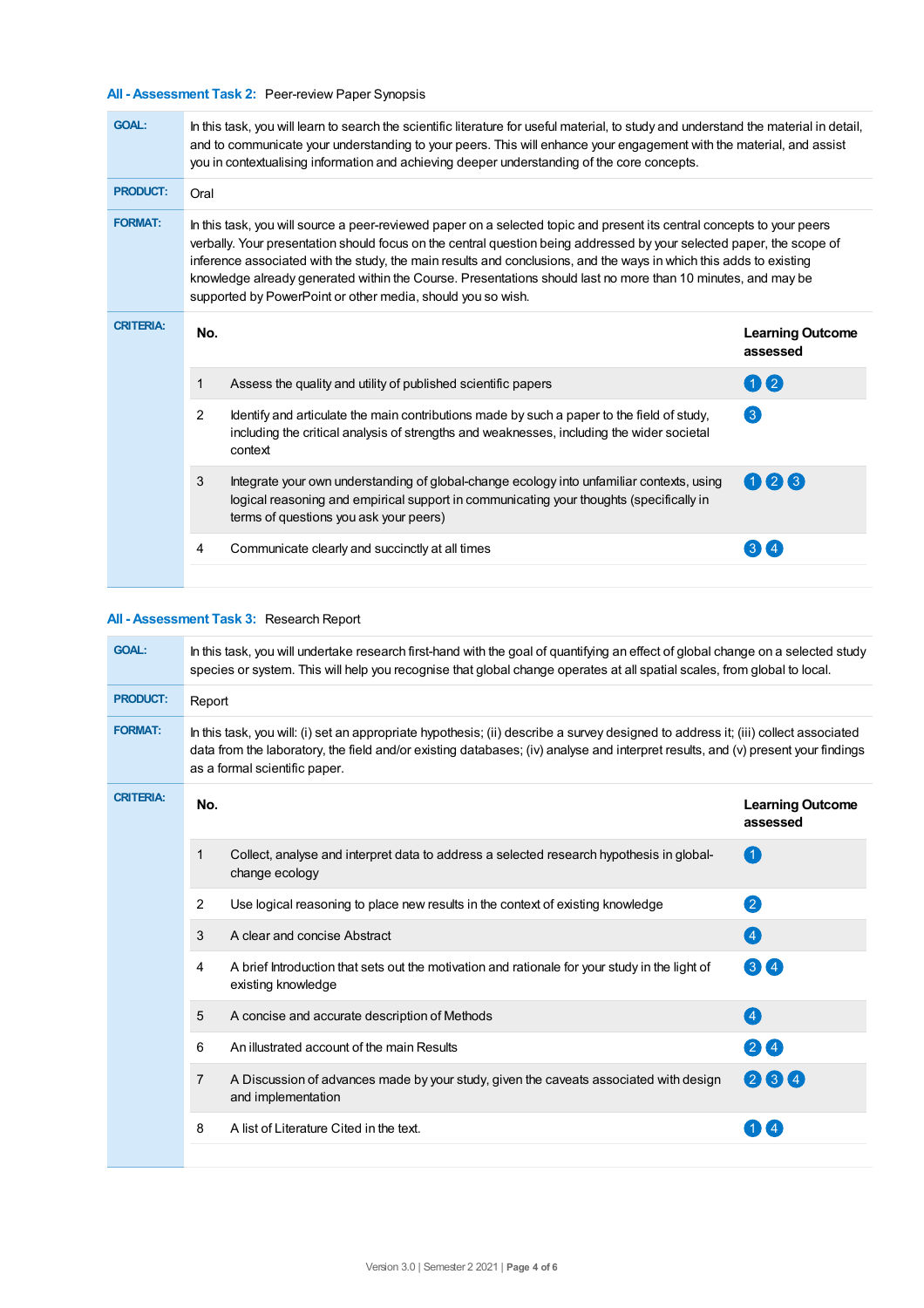# 7. Directed study hours

A 12-unit course will have total of 150 learning hours which will include directed study hours (including online if required), self-directed learning and completion of assessable tasks. Directed study hours may vary by location. Student workload is calculated at 12.5 learning hours per one unit.

## 8. What resources do I need to undertake this course?

Please note: Course information, including specific information of recommended readings, learning activities, resources, weekly readings, etc. are available on the course Blackboard site– Please log in as soon as possible.

## 8.1. Prescribed text(s) or course reader

There are no required/recommended resources for this course.

## 8.2. Specific requirements

There are no specific requirements for this Course, although it is likely to involve fieldwork, for which standard personal protective equipment (sunhat, long trousers, long-sleeved shirt and stout walking shoes/boots) would be useful. It would also be helpful, although not essential, to have access to a laptop computer.

## 9. How are risks managed in this course?

Risk assessments have been performed for all field activities and a low level of health and safety risk exists. Some risks concerns may include working in an unknown environment as well as slip and trip hazards. It is your responsibility to review course material, search online, discuss with lecturers and peers and understand the health and safety risks associated with your specific course of study and to familiarise yourself with the University's general health and safety principles by reviewing the online [induction](https://online.usc.edu.au/webapps/blackboard/content/listContentEditable.jsp?content_id=_632657_1&course_id=_14432_1) training for students, and following the instructions of the University staff.

## 10. What administrative information is relevant to this course?

## 10.1. Assessment: Academic Integrity

Academic integrity is the ethical standard of university participation. It ensures that students graduate as a result of proving they are competent in their discipline. This is integral in maintaining the value of academic qualifications. Each industry has expectations and standards of the skills and knowledge within that discipline and these are reflected in assessment.

Academic integrity means that you do not engage in any activity that is considered to be academic fraud; including plagiarism, collusion or outsourcing any part of any assessment item to any other person. You are expected to be honest and ethical by completing all work yourself and indicating in your work which ideas and information were developed by you and which were taken from others. You cannot provide your assessment work to others. You are also expected to provide evidence of wide and critical reading, usually by using appropriate academic references.

In order to minimise incidents of academic fraud, this course may require that some of its assessment tasks, when submitted to Blackboard, are electronically checked through SafeAssign. This software allows for text comparisons to be made between your submitted assessment item and all other work that SafeAssign has access to.

#### 10.2. Assessment: Additional Requirements

Eligibility for Supplementary Assessment

Your eligibility for supplementary assessment in a course is dependent of the following conditions applying:

The final mark is in the percentage range 47% to 49.4% The course is graded using the Standard Grading scale You have not failed an assessment task in the course due to academic misconduct

#### 10.3. Assessment: Submission penalties

Late submission of assessment tasks may be penalised at the following maximum rate:

- 5% (of the assessment task's identified value) per day for the first two days from the date identified as the due date for the assessment task.

- 10% (of the assessment task's identified value) for the third day - 20% (of the assessment task's identified value) for the fourth day and subsequent days up to and including seven days from the date identified as the due date for the assessment task.

- A result of zero is awarded for an assessment task submitted after seven days from the date identified as the due date for the assessment task. Weekdays and weekends are included in the calculation of days late. To request an extension you must contact your course coordinator to negotiate an outcome.